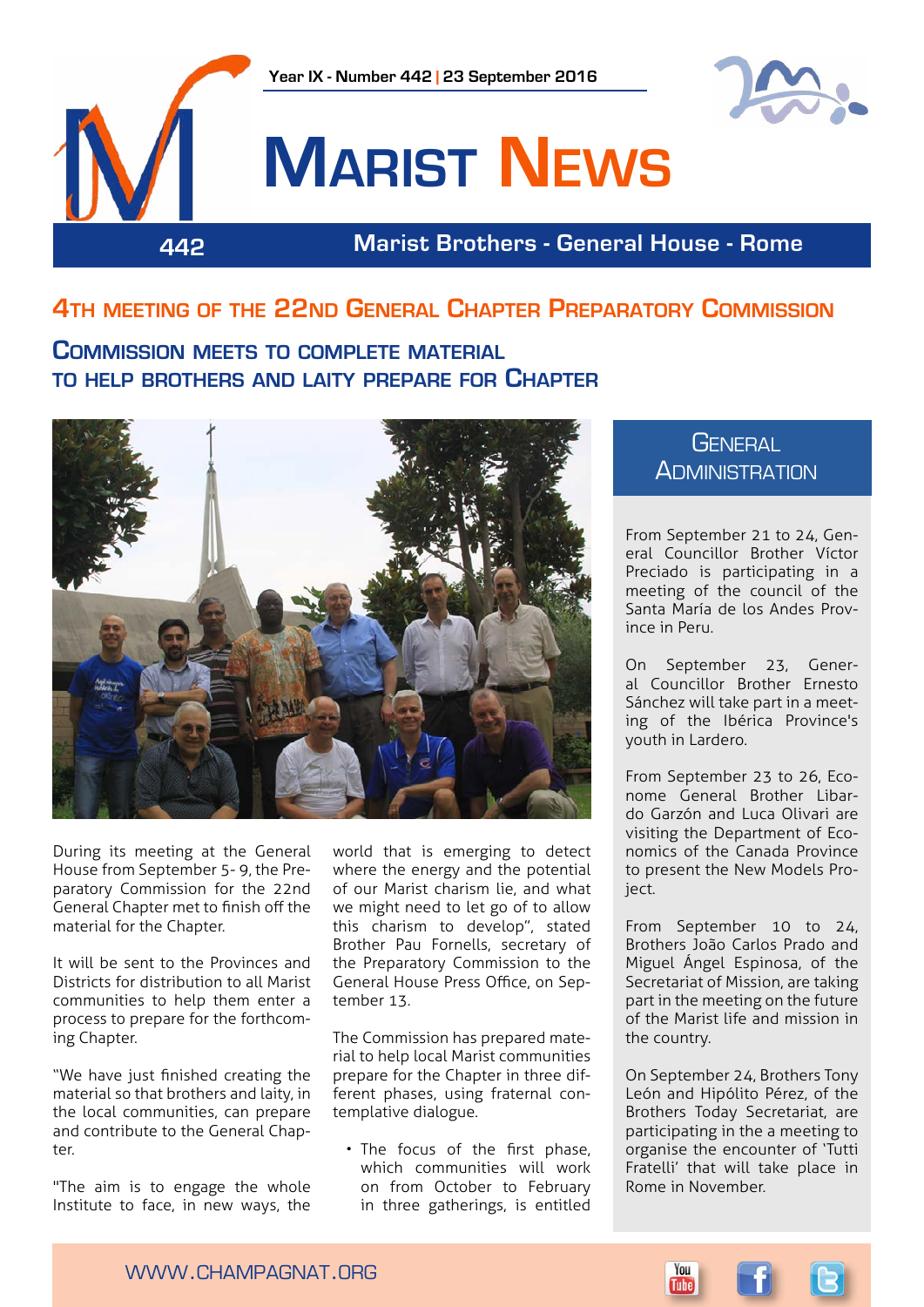"Creating New Conversations".

- The second phase, which they will work on from February to May next year, is focused around "Immersion Encounters" and will involve moving out of our comfort zone and entering new territory, opening our minds and hearts to some of the realities that are shaping our world and that we may not be aware of.
- The third phase, from May to August of next year, will involve communities coming together, at Provincial or local level, with the capitulants and those invited to the Chapter in their Province to harvest the sharing of the conversations and the immersion encounters so that this can be taken to the General Chapter.

As well as receiving contributions from the Laity and the Brothers, the capitulants will also hear from the youth

group REMAR from Colombia at some point during the General Chapter to listen to the dreams and hopes of young people today for the future of Marist life

The commission will meet again from December 5-9, at the General House, while a subsequent meeting is planned for April 18-22 in Colombia.

The members of the Preparatory Commission for the 22nd General Chapter areBrothers Joseph McKee, Eugène Kabanguka (presently on sick leave), Carlos Huidobro, Ben Consigli, João Gutemberg, Álvaro Sepúlveda, Vincent Kouassi, Juan Carlos Fuertes, Rajakumar Soosai Manickam, Darren Burge and Pau Fornells.

The commission is helped by a facilitator, Mr. Matthieu Daum, from France.

## **Revolt and Compassion: Letter from Aleppo No 27**

Recently, the situation became very complicated. Now, there is an internationalization of the conflict on the ground. On one hand, Turkey, who for years supported the terrorists by letting them pass through its borders and arming them, became a main actor on the ground.

In fact, its army went into Syria (without the permission of Syria, which is a sovereign country and a founding member of the United Nations) to supposedly fight Daesh but mainly to fight the Kurdish militias, which control many cities and villages on the Syrian border side south of Turkey.

But those militias are supported, advised and armed by the Americans who are, in theory, Turkey's allies, what a mess.

On the other hand, the Americans admitted to have a base in Syria with members of Special Forces close to Hassake, in east Syria. Finally, no one is talking about resuming the negotiations and the stalemate continues.

Aleppo, our city still suffers. The western media made of it the front page of the conflict. The Aleppins would have preferred not to have that reputation.

They have been suffering for more than four years and can't wait for this nightmare to be over.

They are revolted when the media only covers the suffering of the civilians of the few neighborhoods of east Aleppo controlled by the rebels and terrorists, which has 250,000 inhabitants. The sufferings of the million and a half of the Aleppins of west Aleppo are happening in silence.

They are revolted by the dozens of mortars, missiles and gas canisters that fall everyday on Aleppo's civilians' neighborhoods without anyone protesting. They are revolted by the complete power outage since a long time,



as the power stations are on the rebels' side. They are revolted by the complete shut off of the water during the summer heat waves (40c/ 104F in the shade), obliged to use water from the 300 wells drilled in the city in the past two years.

They are revolted by the blockade they endure every now and then, and the shortages that follow. They are revolted to see that every time the Syrian army move a little bit forward or win a battle to loosen the siege that the terrorists have imposed on Aleppo, the western governments and media call it a crime against humanity and ask for a truce to stop the progress of the Syrian army.

The tragedies, that we live or witness, are so many that we are always revolted. Here are few examples:

Mahmoud, a 6 years old boy, whose father died, was born without arms. He used to live with his mother, his sister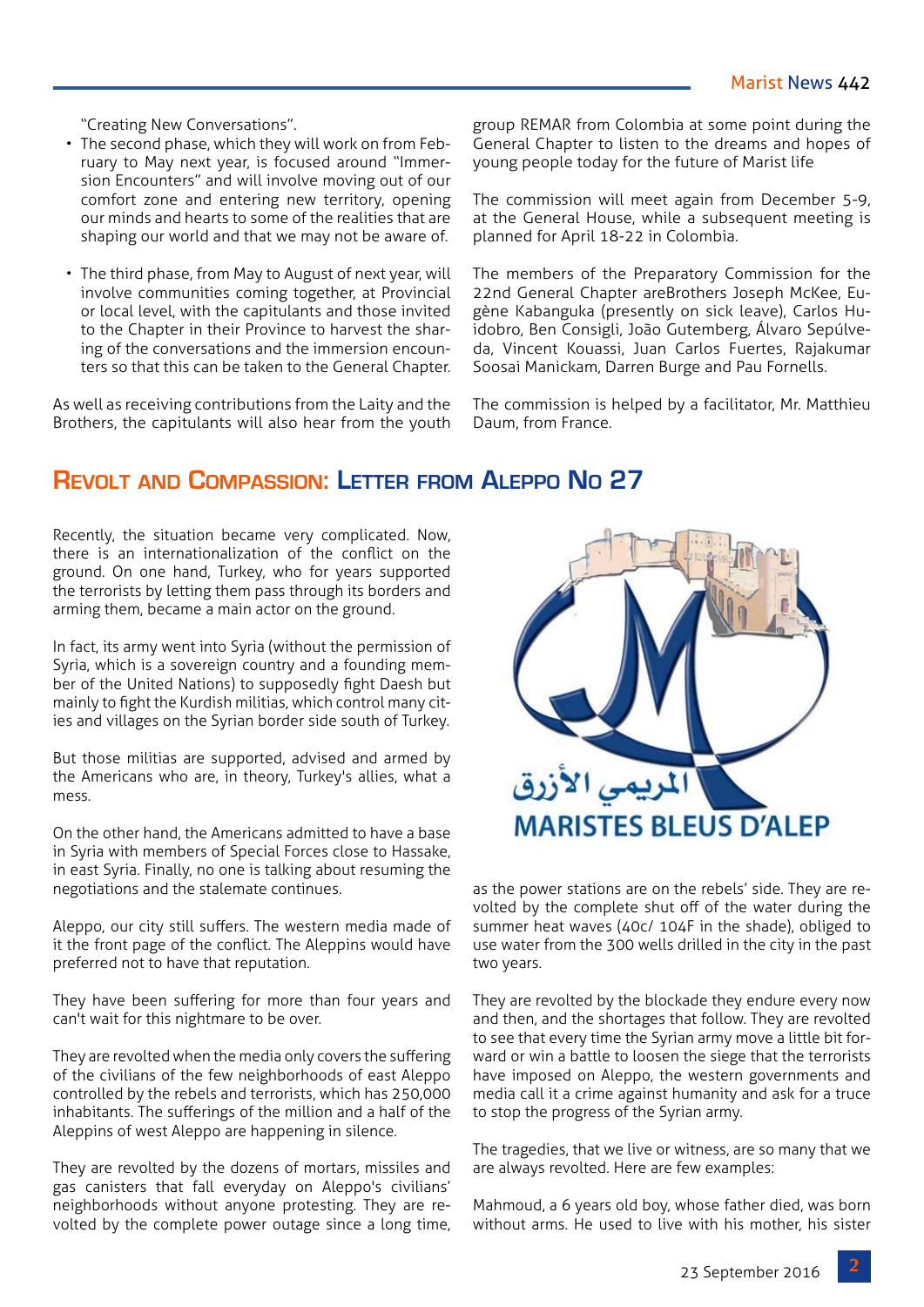### NEWS IN BRIEF



#### **UNITED STATES**

The Marist High School in Chicago kicked off it's celebration of the Institute's Bicentennary Anniversary during Mass that opened the school year. A La Valla table was used for the Mass, which had been built by Deacon Andy Neu, the campus minister at Marist High School, for the occasion.



#### **UMBRASIL**

From 22 to 25 September, the Marist Union of Brazil (Brasil Centro-Norte and Centro-Sul, Sul-Amazonas) is promoting a meeting of middle-aged brothers in Rio de Janeiro.

#### **Marcellin's Biography**

Brother Manuel Mesonero will soon publish a biography of our founder, in Spanish. The aim of the work is to make the life, spirituality and charism of Marcellin better known, and it is intended for brothers and people who are interested in his life. The text covers the entire life of Champagnat and focuses on his person and his spirituality. If you are interested in the book, you can contact Manuel at the following address: manuelmesonero@maristasiberica. es.

## Marist Calendar

- 20 Sept: (1936): Brother Eusebio was murdered in Barcelona. We also remember 58 other brothers who were killed in different places and at different times. John Paul II blessed the statue of Saint Marcellin placed on the exterior wall of the Vatican Basilica (2000)
- 22 Sept: The Marist Brothers began their mission in Mozambique (1948); First foundation in Monrovia, capital of Liberia (1991)
- 23 Sept: The first Marist Brothers left for Paraguay (1968)



and his uncle in a small town of the province of Aleppo under the control of Daesh.

This group would not allow the inhabitants of the cities they control to leave. They use them as human shields. The family, as many others, decided to leave at night to go to Aleppo.

Mahmoud was carried by his uncle when a land mine exploded killing the uncle and injuring Mahmoud's legs and feet. They had to amputate his legs. And here is Mahmoud without arms and legs; Revolt and Compassion.

The real estate project of 1070 is made of dozens of unfinished buildings because of the war, with no walls, no plumbing; only a floor and a roof.

They were occupied by hundreds of displaced families. Those families left their apartments in July 2012, when the rebels invaded their neighborhoods, and took shelter in Aleppo under the control of the Syrian government.

They first lived in public schools, then they were transferred to "1070" where they settled using tarps as walls, gallons for the water and buckets as restrooms.

A month ago, 1070 was the target, over many consecutive days, of mortars and missiles launched by the terrorists of Al Nosra before they invaded the area.

Those displaced, for the third time, abandoned their dead and wounded and the little they had collected in 4 years of misery to live under tents in the median strip of the beltway; Revolt and Compassion.

The exodus of the inhabitants of Aleppo, especially the Christians, continues. After Europe then Canada, it is now Australia's turn to issue visas to the Syrian refugees. The Christians of Aleppo are only a quarter of what they used to be before the war.

Between revolt and compassion, we, the Blue Marists, continue our programs in support of the displaced families and the families in need.

 The program "The Blue Marists for the Displaced "continues to distribute monthly food and hygiene baskets to 850 families; we also help them pay the price for subscription to "1 Ampere" for the private generators to be able to light up few lamps in the evening. We give them meat or chicken once a month. We rent for them small apartments to live in.

Again, this year, for the start of the school year, we gave school supplies to all of the children who go to school in addition to helping them pay the tuition.

The project "War Wounded Civilians" continues to treat, for free, the civilians from all religions, wounded by bullets or shrapnel in St Louis Hospital, the best private hospital of the city.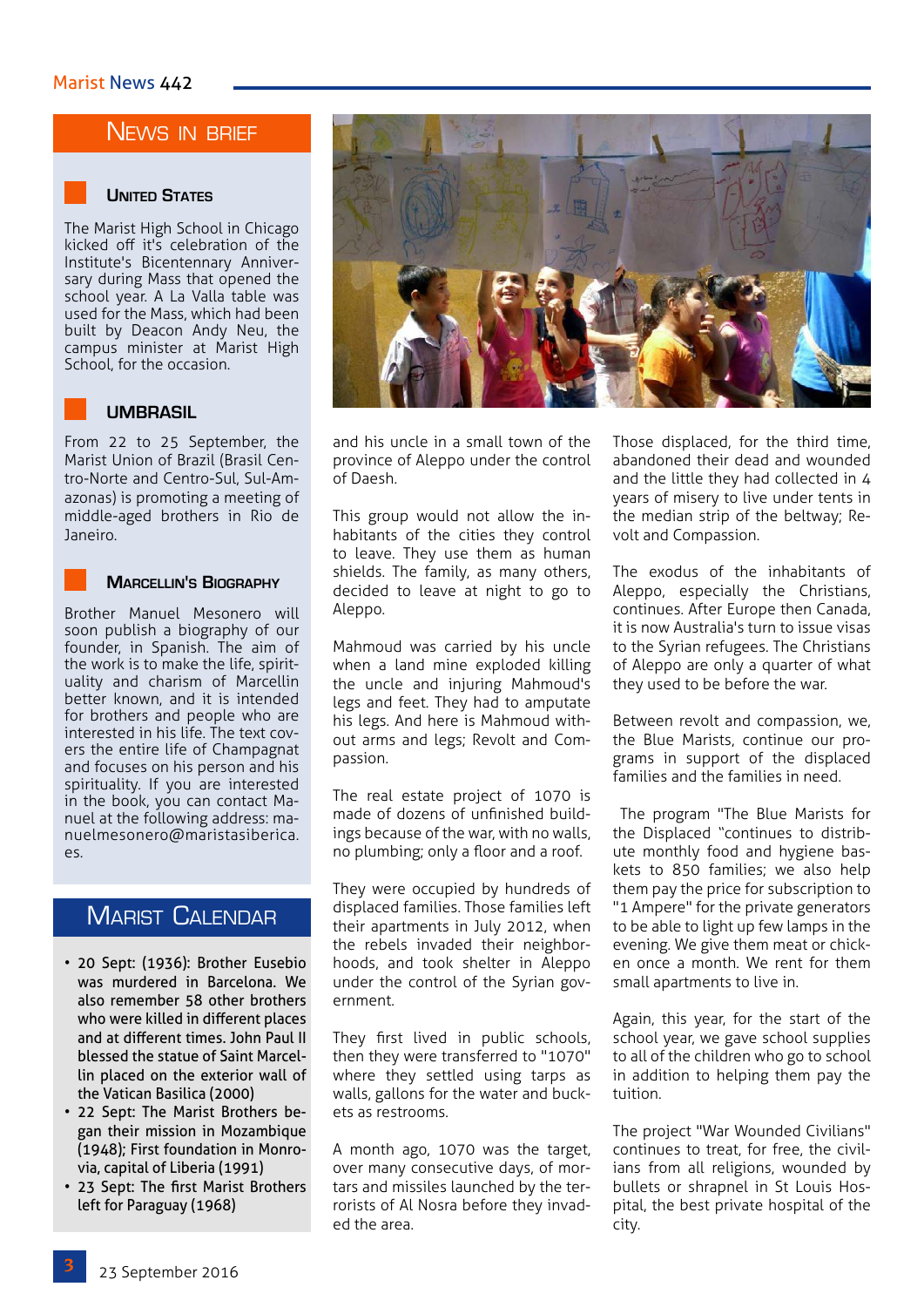## MARIST WORLD



Brazil: Marist School in Patamares - Bahia



Honduras: Comayagua



USA: Encounter of the Provincials of the Arco Norte Region in Forest Hills



Mexico: Marist primary school in Aguascalientes



Fiji: Brothers Beia Tibiriano, Afaese Afaese, Tabunga Etuati, and Anitelea Fidow



Paraguay: **Horqueta** 

"The Blue Marist Medical Progam" finances every month more than 100 medical procedures to help the patients who can't afford the price of surgery, hospital stay, CT scan, or sometimes a doctor visit or some lab tests.

The project "I Am Thirsty" continues to distribute water, for free, to the families we are taking care of. Our 4 vans, equipped with water tanks, go back and forth between the wells and the apartments.

The project" Drop of Milk" provide milk monthly to almost 3000 children between the age of few days to 10 years.



In the beginning of the summer, we transformed a part of our yard into a garden with swings, slides, etc.; that is how we opened our summer recreational space, where families come to spend 5 afternoons a week in a place safer than their neighborhoods.

The kids play under the watch of monitors and the adults spend some recreational time, playing cards, backgammon or simply relax sipping coffee, tea or soda and nibbling on seeds.

Our two buses commute between our place and their neighborhoods.

This initiative made everyone happy and is an anti-stress therapy for everybody.

Our visiting team grew with many volunteers, former Marists from the Champagnat Family.

That team visits the families regularly to create bonds of solidarity, to inquire about their needs and try to satisfy them.

Our educational projects are going well. The educators of the 2 projects "Learn to Grow" and "I Want to Learn" meet every morning, since the beginning of September, for training sessions awaiting the start of the school year, which will be challenging given the record numbers of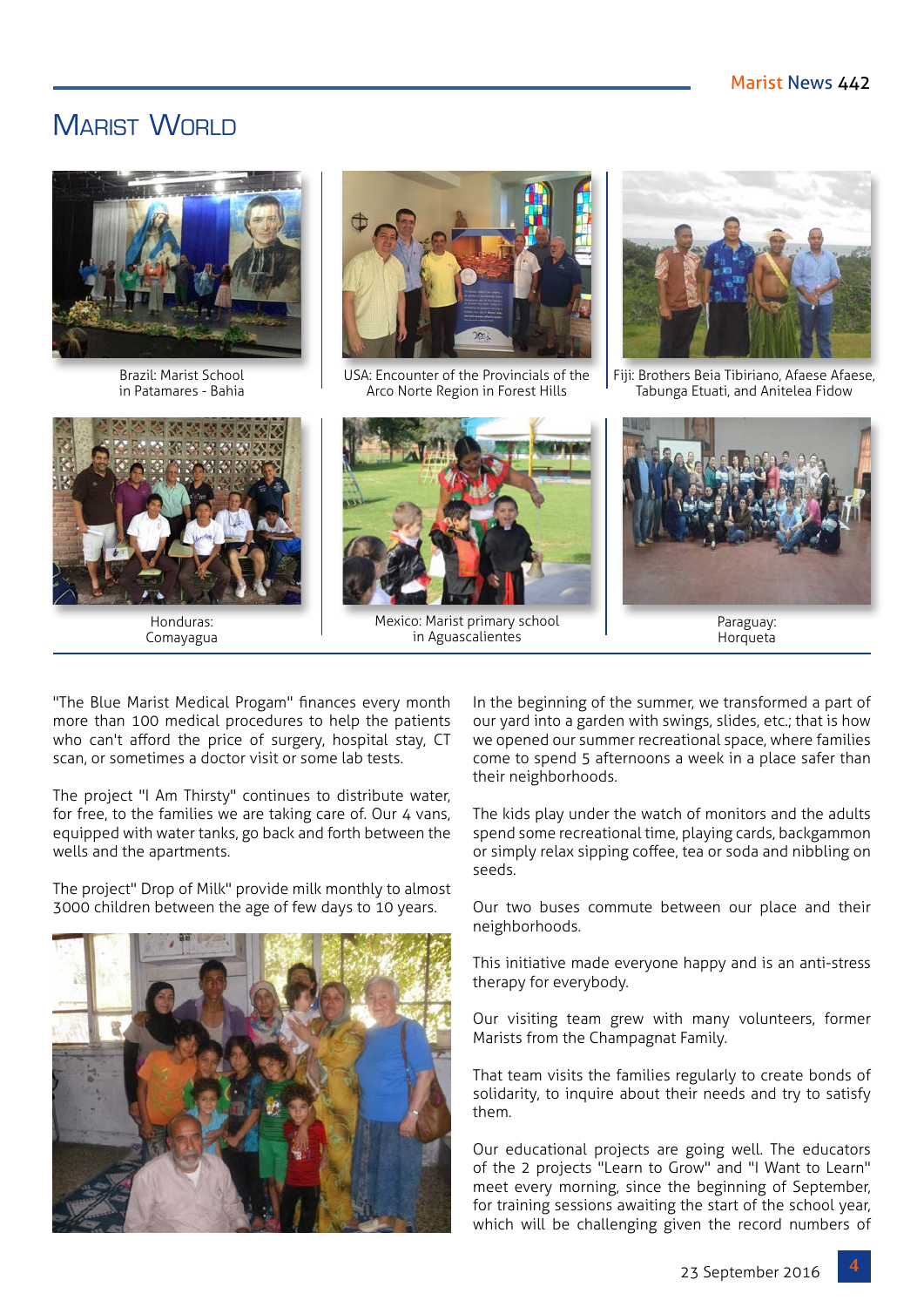#### Marist News 442

applicants and accepted applications despite the limited space.

All the children of "I Want to Learn" who were not going to school for various reasons, passed the tests of the ministry of education and will join the school curriculum without restarting from the beginning. It is a matter of pride for the children, their parents and for us.

"Skill School" continues to gather teenagers; their number has reached 75, which is the maximum limit of our ability.

Our adult training center, the "M.I.T." in addition to the 3 days' sessions organized for the past 3 years several times a month, will start in few days a new method.

A 100 hours' session spread over 8 weeks, 3 afternoons a week, to allow working people to participate. The theme is: how to start his/her own project?

We hired the best experts from Aleppo to help the young adults to undertake and complete a project and make a living.

We will teach, in a practical manner, the participants how to find a project idea, how to realize it, how to evaluate the cost of the product, how to make a budget, how to establish an action plan, how to finance it, how to market it and sell it.

At the end of the session, the participants will present their projects to the jury of experts and we will help fund the best feasible projects.

Our project "Eradication of Illiteracy" ended its first session of 40 participants.

All the participants took the Ministry of Culture's exam and received a certificate stating that they are at a 4th grade of elementary level. You should have seen the joy of those adults receiving their certificates, all

of them proud to know how to read and write.

We continue to support the families, to listen to them, to provide psychological support, to understand their needs, to restore their dignity that is often flouted, to give them a little bit of hope and make them feel that we are in solidarity with them.

Revolted by all that we experience, see, hear and feel, yes, we, the Blue Marists are revolted.

We cannot accept the unacceptable.

Compassion is one of our values. We share the suffering of our brothers and sisters, their distress, their despair and their tragedies.

Solidarity is our way of living charity and love with them and for them.

Aleppo, September 17 Nabil Antaki

\_\_\_\_\_\_\_\_\_\_\_\_\_

## **Musical "With you Marcellin": Converting boys and girls**

#### **in protagonists of their personal and social story**

The musical "With you Marcellin" is a work centred on the topic of children rights, written by Brother Toni Torrelles, of the Hermitage Province to celebrate the bicentenary of the Marist Institute.

Currently the following resources are available: texts, music (MP3) and the score.

The songs in Spanish and Catalan, were performed by volunteers from Spain and France.

French, Portuguese and English versions are currently being prepared and will be available son.

Marist centres can download and use all of the material:

- Book with indications for staging
- French Score



- MP3 Music in Spanish
- MP3 songs in Catalan
- Instrumental with accompanying guide

• Instrumental simple To download the material, visit this page: [http://www.champagnat.](http://www.champagnat.org/000.php?p=427) [org/000.php?p=427](http://www.champagnat.org/000.php?p=427)